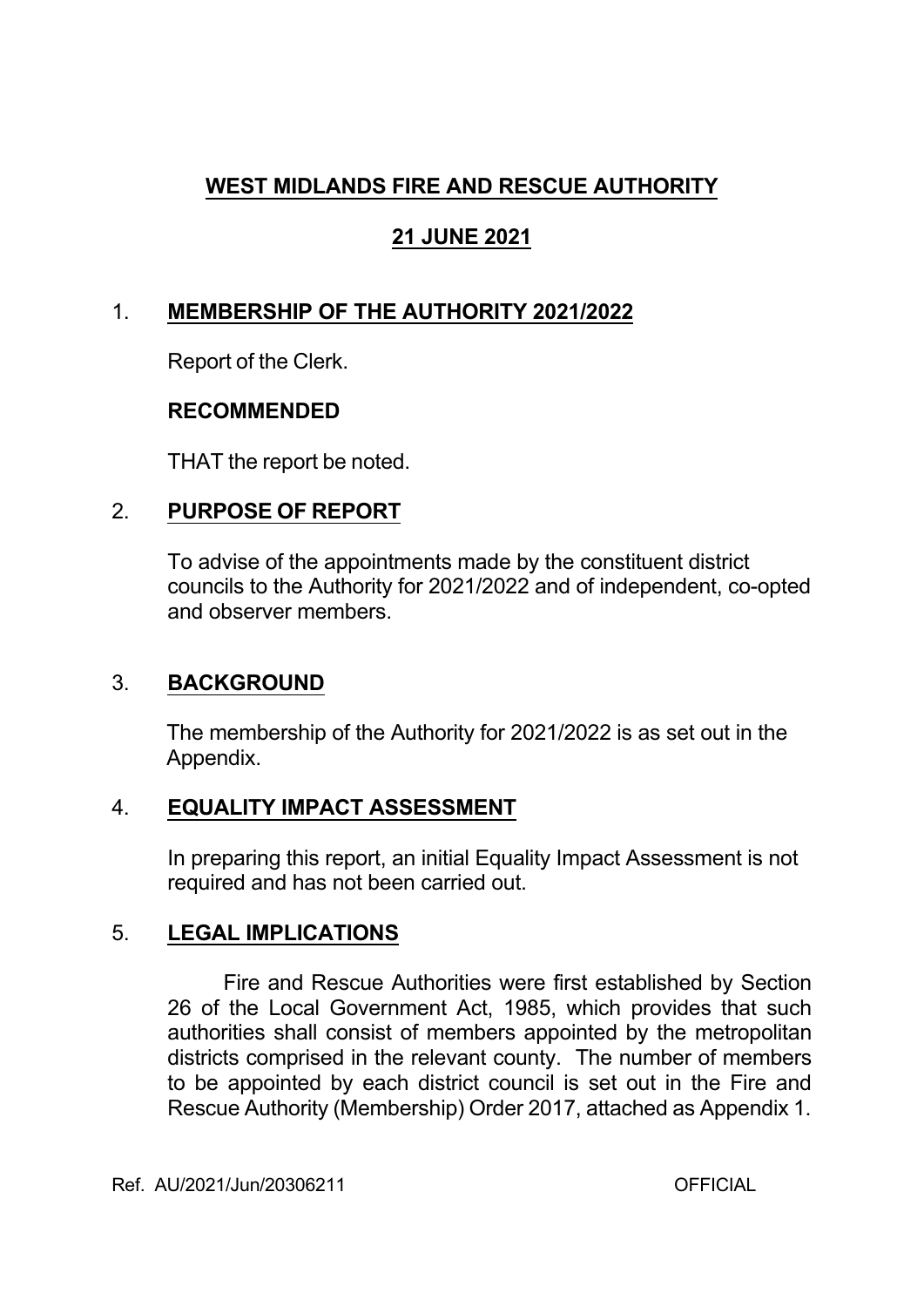## 6. **FINANCIAL IMPLICATIONS**

There are no direct financial implications.

### **Background Papers**

Letters/emails from district councils.

The contact name for this report is Michele Pym, telephone number 0121 380 7015.

Karen Gowreesunker CLERK to Authority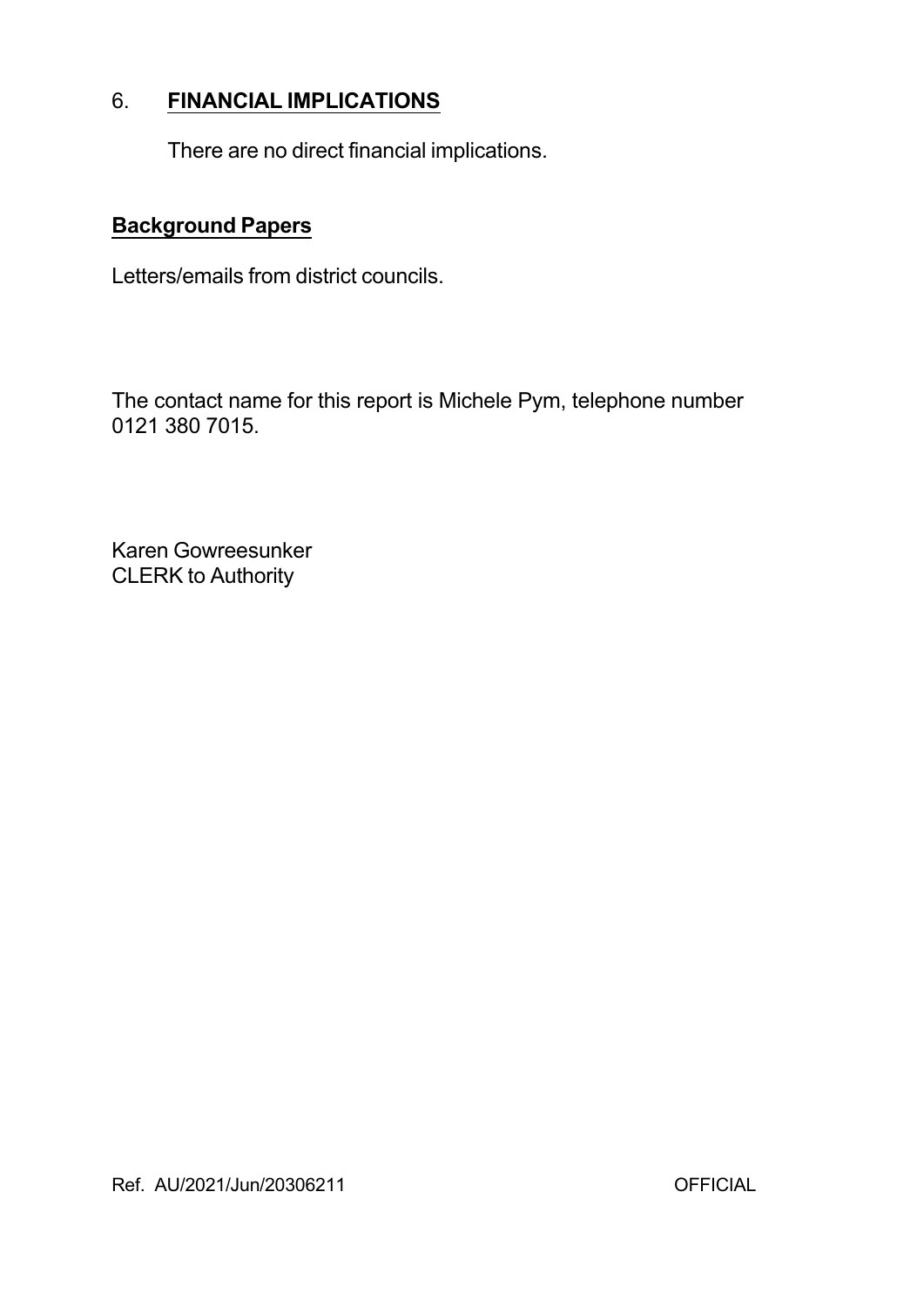#### **Membership of the West Midlands Fire and Rescue Authority 2019/2020**

# **Birmingham**

| Councillor Zafar Iqbal*<br>(Labour) | Councillor Mary Locke (Labour) |
|-------------------------------------|--------------------------------|
| Councillor David Barrie             | <b>Councillor Sybil Spence</b> |
| (Conservative)                      | (Labour)                       |

Deputy S41 is not appointed

### **Coventry**

| Councillor Seamus Walsh* | Councillor Catherine Miks** |
|--------------------------|-----------------------------|
| (Labour)                 | (Labour)                    |
|                          |                             |

# **Dudley**

| <b>Councillor Nicolas Barlow*</b> | Councillor Peter Miller ** |
|-----------------------------------|----------------------------|
| (Conservative)                    | (Conservative)             |
|                                   |                            |

## **Sandwell**

# **Solihull**

| Councillor Peter Hogarth* |  |
|---------------------------|--|
| (Conservative)            |  |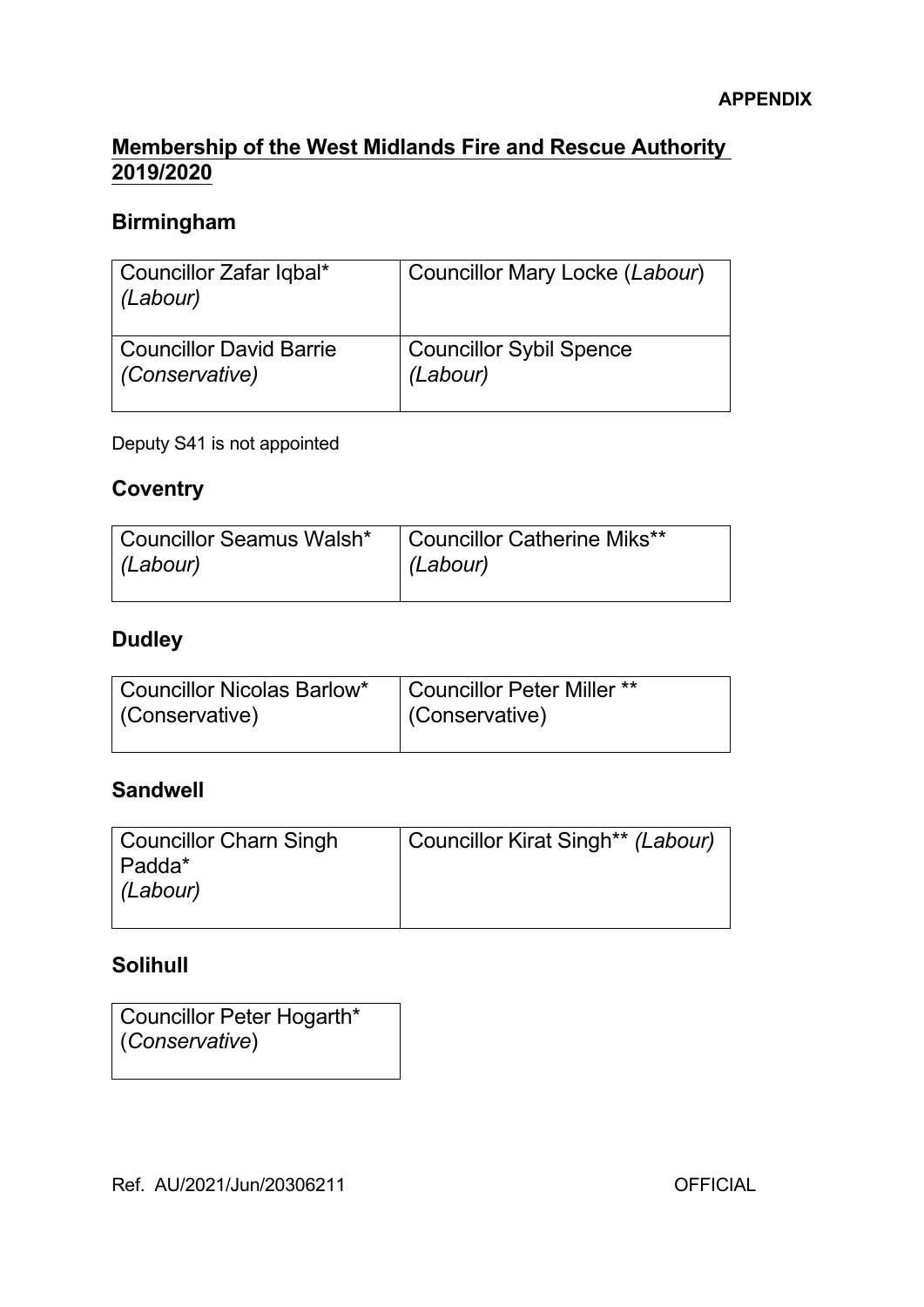### **Walsall**

| Councillor Kenneth Ferguson* | Councillor Ann Young** |
|------------------------------|------------------------|
| (Conservative)               | $ $ (Labour)           |
|                              |                        |

#### **Wolverhampton**

| <b>Councillor Greg Brackenridge*</b> | Councillor Jasbinder Dehar** |
|--------------------------------------|------------------------------|
| (Labour)                             | $ $ (Labour)                 |
|                                      |                              |

\* Member nominated to answer questions under Section 41 of the Local Government Act 1985 ("Lead" Member).

\*\* Substitute Member nominated to answer questions under Section 41 of the Local Government Act 1985 ("Lead" Member).

#### **Independent Member of the Audit and Risk Committee**

Mr Mike Ager

#### **Independent Member of Appointments, Standards and Appeals**

| Mr Ray Tomkinson | Standards Items only |
|------------------|----------------------|
|                  |                      |

#### **Co-opted Members of the Authority**

| <b>Professor Simon Brake</b> | To be advised by Association of<br><b>Black Country Authorities (ABCA)</b><br>∣ post AGM |
|------------------------------|------------------------------------------------------------------------------------------|
|------------------------------|------------------------------------------------------------------------------------------|

#### **Police and Crime Commissioner**

Simon Foster Represented by: To be advised following resolution of West Midlands Police and Crime Commissioner, Membership of the Fire Authority report.

#### **Observers to the Authority**

One named representative from each representative body: Fire Brigade's Union Fire Officer's Association UNISON